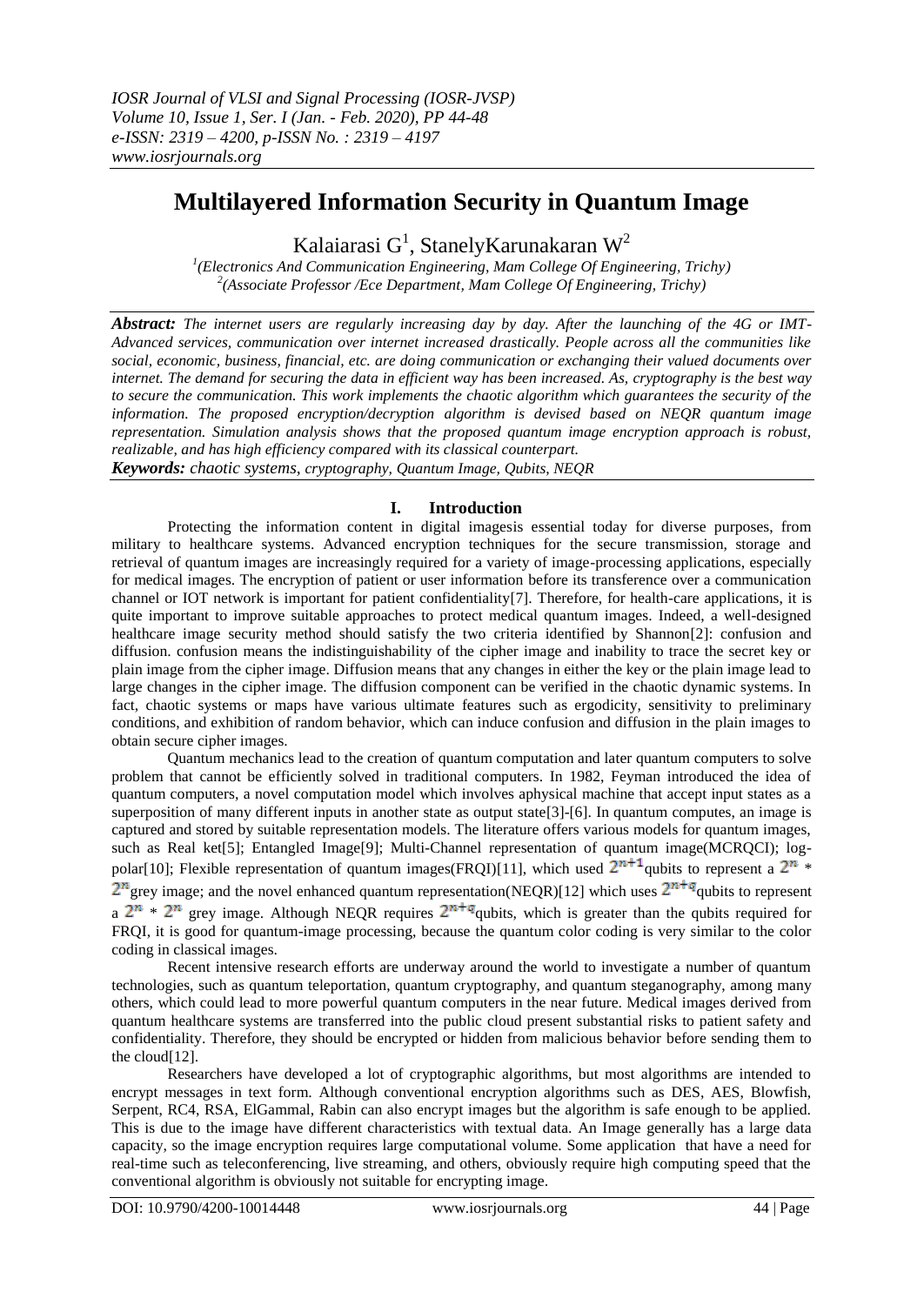Arnold's Cat Map algorithm(ACM) is one of the cryptographic algorithm used to encrypt the image. The concept of the algorithm is continuously rotate the image so that it becomes a form that is not visible and random so that the image cannot be seen by the naked eye but can still be recognized by the system for image file(image) of the same.

#### **II. Proposed Work**

The proposed work consists of the given discussed phases.

#### **1.Quantum Image Representation**

The transformation process of an image from classical into quantum form is the first step in the quantum image processing. The grey scale image can be represented in the quantum state by several models such as NEQR representation[12], which contains the color and corresponding position information of every pixel in the image. The representative expression of the NEQR model for a  $2^n * 2^n$  image can be expressed as follows:

$$
\langle I \rangle = \frac{1}{2^n} \sum_{i=0}^{2^{2n}+1} \langle ci \rangle \otimes \langle i \rangle, \langle ci \rangle = \langle c_i^{q-1} \dots \dots c_i^1 c_i^0 \rangle, c_i^k \in \{0,1\}
$$
 (1)

Where  $\langle ci \rangle$  is the color value, and  $\langle i \rangle$  is the information about the corresponding position.



**Fig 2.1** A 2\*2 example and it representative expression in NEQR

The obvious is that NEQR utilizes the basis state of qubit sequence to represent the grey scale of pixels instead of probability amplitude of a single qubit in FRQI. Different grey scales can be distinguished in NEQR because different basis states of qubit sequence are orthogonal. Fig 2.1 illustrates a 2\*2 gray scale image and its representative expression in NEQR. In this figure, because the grey scale ranges between 0 and 255, eight qubits are needed in NEQR to store the grey-scale information for the pixels. Therefore NEQR needs  $q+2n$  bits to represent a  $2^n \times 2^n$  image with gray range  $2^q$ .

#### **2. Quantum Cryptography**

Chaos is a common technique used in the random number generator[4], it's happening because this technique is faster and easier to use in the process stream object both in terms of storage and process objects only a few functions (chaotic maps) and some parameters (initial conditions) were quite good used if the process takes quite a long time[4]. Arnold's cat map chaotic two dimensions that can be used to change position of the pixel without removing any information from the image[8], pixel image can be assumed by  $S = \{(x, y) | x, y = 0, 1, 2, ..., N - 1\}$ . Two dimensional image of Arnold's cat map can be written by the following equations:

$$
\begin{array}{l}\n\left(\begin{array}{c}\nx \\
y\n\end{array}\right) = \mathbf{A}\left(\begin{array}{c}\nx \\
y\n\end{array}\right) \text{ (mod n)}\\
\left(\begin{array}{cc}\n1 & p \\
q & q+1\n\end{array}\right)\left(\begin{array}{c}\nx \\
y\n\end{array}\right) \text{ (mod n)}\n\tag{3}\n\end{array}
$$

Where p and q are positive integers, the determinant  $(A) = 1$ .  $(x', y')$  is the new position of the original pixel position  $(x,y)$  when Arnold's cat map algorithm performed once. Results after application of Arnold's cat map to the number of iterations R will be a random drawing that contains all the values of the same pixel of the original image. The number of iterations R to complete depending on the parameters p, q and N size of the original image. So Arnold's cat map algorithm has parameters p, q and the number of iterations R, all can be used as a secret key[8].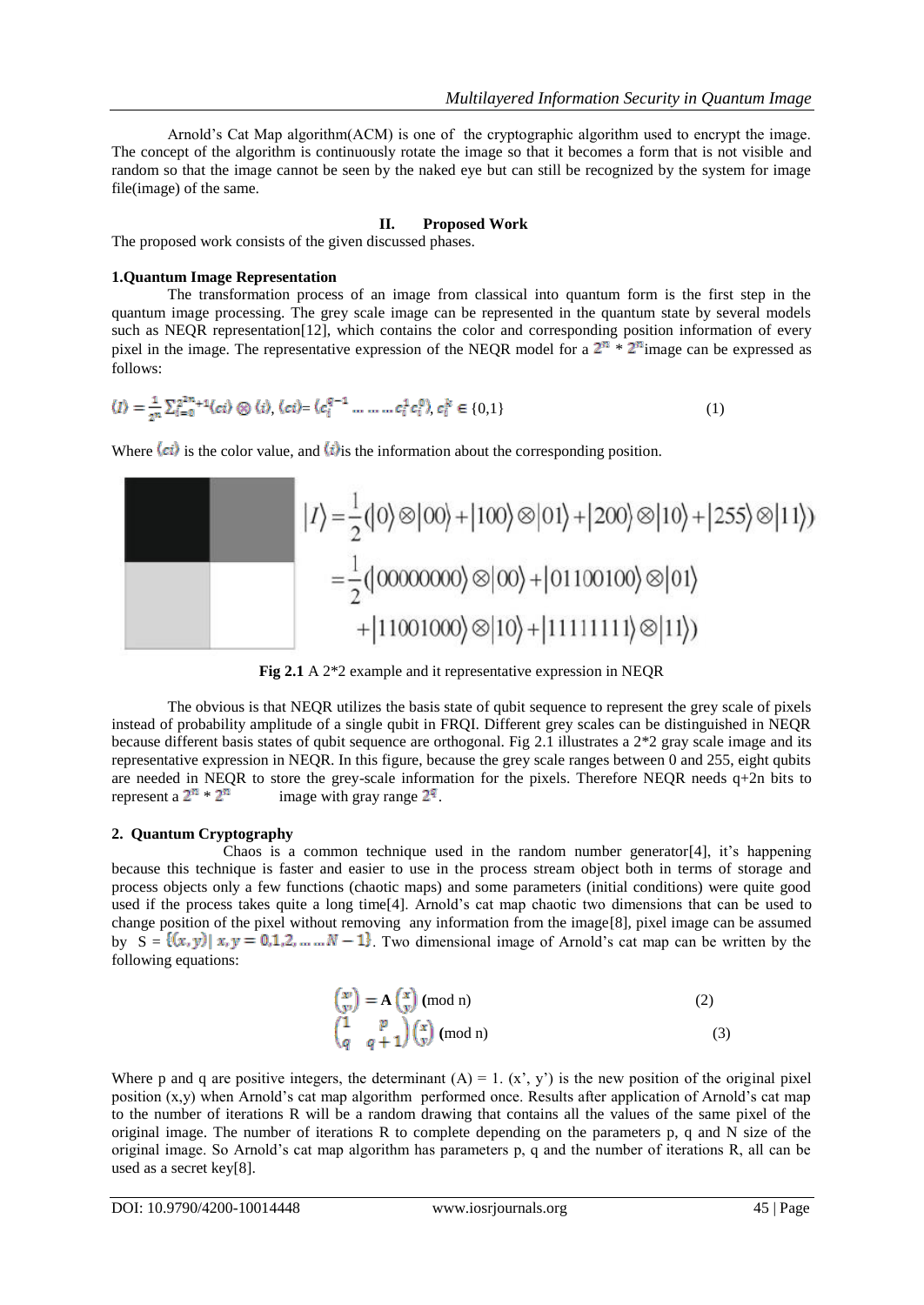#### **3. Framework Implementation**

The image to be secured is initially converted into quantum image using the NEQR quantum representation algorithm. The quantum image is then encrypted using the Arnold's cat map algorithm and then is decrypted using the same to obtain the original secret image. Here are the steps how algorithms work

- 1. Read the Image file
- 2. Convert the image into grey scale image
- 3. Identify each pixels and position of the image.
- 4. Convert it into quantum image using NEQR algorithm.
- 5. Read the color pixel RGB.
- 6. Calculate the position X, Y pixel in the image to be encrypted.
- 7. Rotation (iteration) RGB pixels to the image to be random and cannot be recognized.



**Fig 2.2** Process Flow

### **III. Experiment and Result**

To analyze the proposed approaches, a laptop with 6 GB RAM and Intel core CPU equipped with MATLAB R2014a is utilized to perform quantum operations on quantum images. Fig 3.1 shows the simulation result of the image converted into quantum image and the encrypted image using Arnold's cat map algorithm as well the image is decrypted to get the original image. Image of different size is taken as the input image and the following simulation results are discussed as below.

The difference between the original image and the encrypted image is compared and found to be of minimal difference with no loss in image information. The entropy of the quantum and original image is compared and found to be equal. Entropy of an image is the measure of image information content, which is interpreted as the average uncertainty of information source.

| <b>Original Image</b>                         | <b>Quantum Image</b>       | <b>Encrypted Image</b> | <b>Decrypted Image</b>            |
|-----------------------------------------------|----------------------------|------------------------|-----------------------------------|
| ENG<br>U.S.AIR FORCE<br>$\bullet$<br>ñ,<br>ł, | <b>U.S.AIR FORES</b><br>o. |                        | <b><i>U.S. MIR TAREE</i></b><br>÷ |
|                                               |                            |                        |                                   |

DOI: 10.9790/4200-10014448 www.iosrjournals.org 46 | Page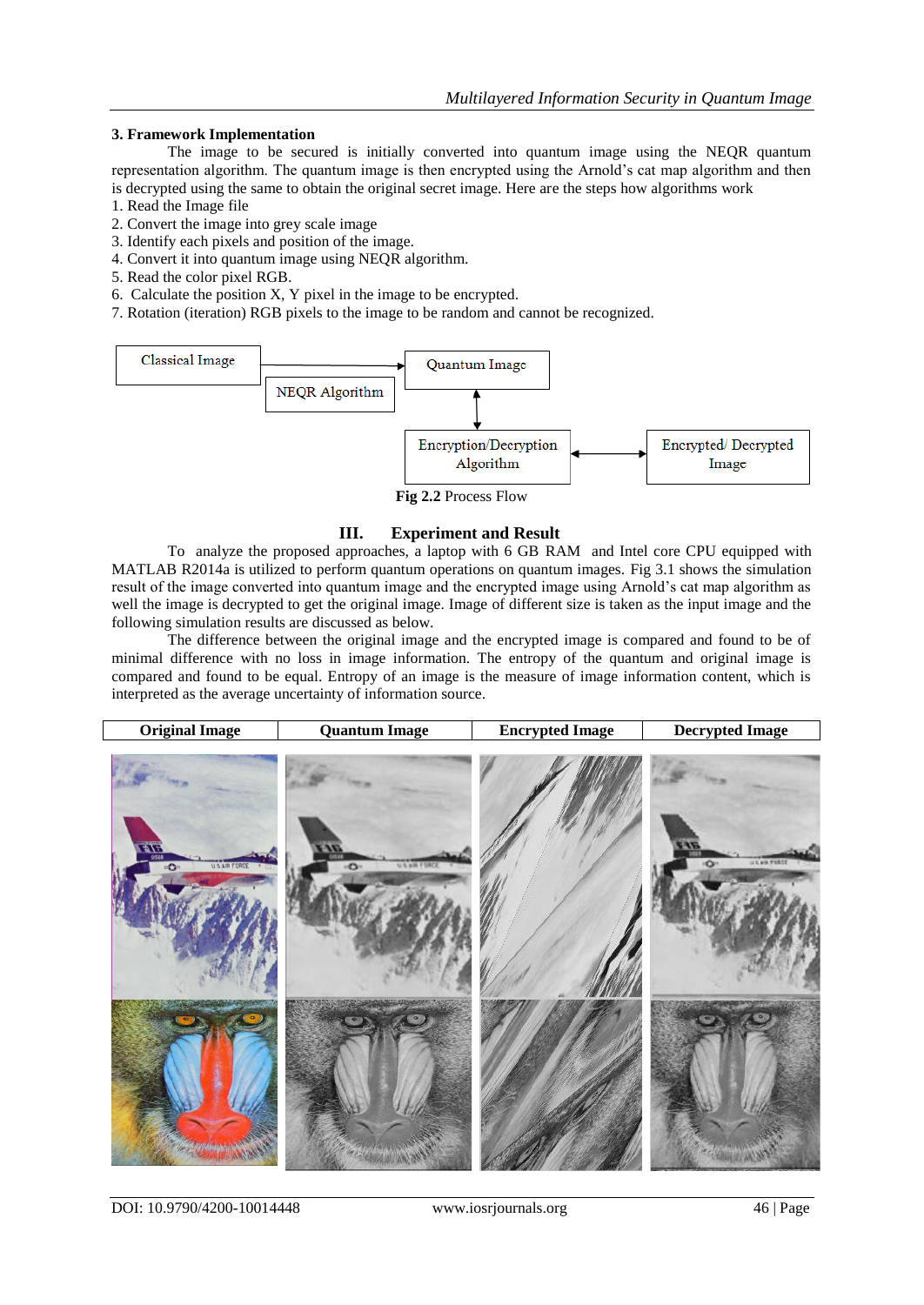

*Multilayered Information Security in Quantum Image*

**Fig 3.1** Simulation result

In Image, Entropy is defined as corresponding states of intensity level which individual pixels can adapt. Table 3.1 represents the entropy comparison of the original image and quantum image. These values are compared to be more or less equal.

| <b>Original Image</b> | <b>Quantum Image</b> |
|-----------------------|----------------------|
| 7.6783                | 7.2297               |
| 7.9269                | 7.8753               |
| 7.5227                | 7.1613               |
| 7.5338                | 7.4748               |
| 6.6798                | 6.7311               |

Table 3.1 Entropy comparison of original and quantum image

## **IV. Conclusion**

A highly secure quantum image cryptography approach is shown in this work. Arnold's cat map encryption is good enough to secure a digital image, especially in the security pixel mostly algorithm cryptography secures files or specific to text, berdeda with other algorithms Arnold's cat map could safeguard the image of a well without reducing the value or information of a digital image that is secured and this is one of the advantages of this algorithm is the author of the analysis of this study.